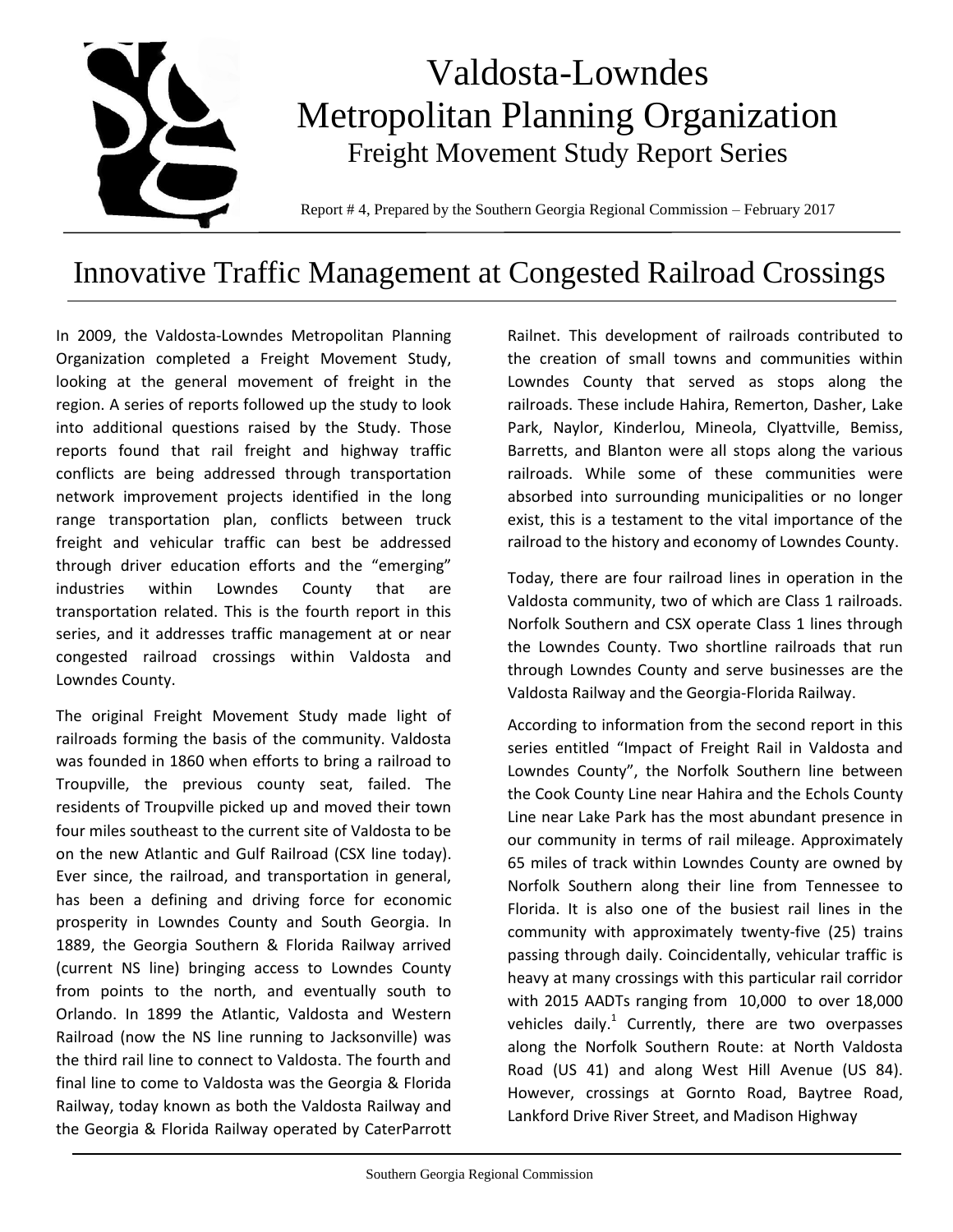

**Figure 1 - Traffic backup on Baytree Road during afternoon commute from Norfolk Southern Railroad Crossing**



**Map 1: Lowndes County Transportation Network**

regularly become congested when a train passes through, and the road conditions are especially worse when trains occur during commutes.

The east-west oriented railroad operated by CSX also has its share of problematic crossings, particularly at South St. Augustine Rd near West Savannah Avenue. Traffic mitigation proposals, including an overpass, for this intersection are abundant and date back to at least 2005. Map 2 shows at-grade crossings along arterial and collector streets that exhibit high traffic counts and are located near signalized intersections.

## **What Traffic Mitigation Strategies Exist?**

This report aims to discuss at-grade options for traffic relief in close proximity to railroad crossings. While overpasses are an attractive option for keeping vehicular traffic flowing over railroads, they are not always financially feasible. Given constrained resources and the vital need to improve connectivity throughout the community, at-grade ideas and solutions will be discussed in this report.

Section 8C.09 of the Manual of Uniform Traffic Control Devices (MUTCD) explains traffic control "at or near highway rail crossings."<sup>2</sup> This terminology refers to rail crossings that are approximately 200 feet from a signalized intersection. While signalized intersections exist near railroad crossings, many are not this close to a crossing. When considering roads that carry AADTs of higher than 10,000 vehicles, the intersection between West Gordon Street and Lankford Drive/Melody Lane sits closest to a railroad at 250 feet from the crossing. Since this road contains only 2 travel lanes and a center turn lane, the road is highly susceptible to backups and extreme congestion from train delays. Other notable distances between signaled intersections and railroad crossings include the following:

- Norfolk Southern in Valdosta
	- o 325 feet from South Oak Street/Dampier Street @ Madison Highway
	- o 425 feet from West Gordon Street @ Baytree Road
	- o 870 feet from River Street @ West Street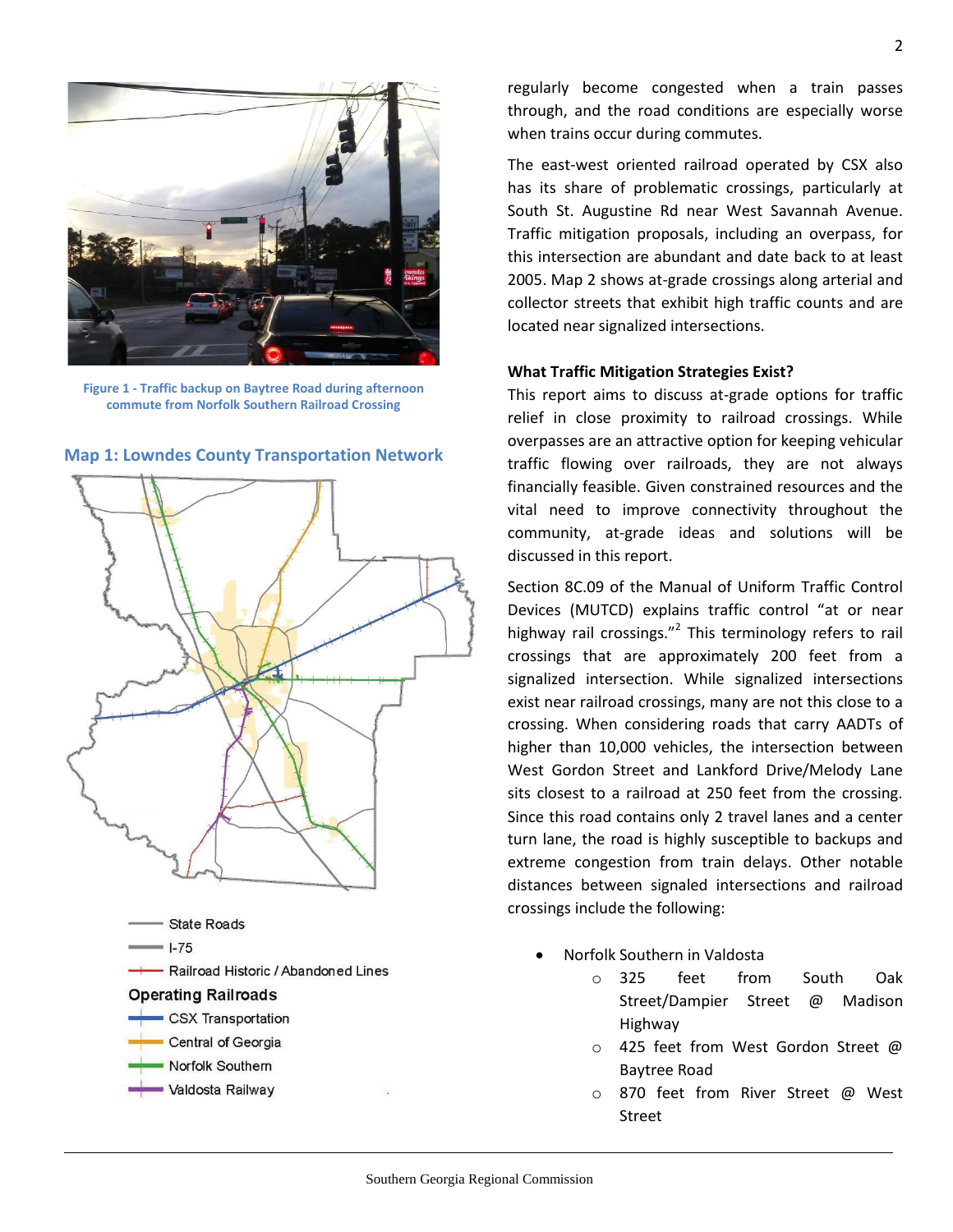- Norfolk Southern in Hahira
	- o 310 feet from Main Street (GA 122) @ Church Street (US 41)
- CSX through Valdosta
	- o 1100 feet from St. Augustine Road @ Hill Avenue

The intersections listed above are the most notorious in the community for becoming congested in response to trains. The most researched solution to this problem is the pre-emption of traffic signals at intersections near at-grade rail crossings. In other words, traffic signals are taken off their routine timing and a process is triggered which prevents high traffic volumes from moving towards a blocked crossing. Preemption should be considered for signals 200 feet away from an at-grade crossing, though there is debate that this distance should be increased to 1,000 feet. This would be a safer, albeit more expensive, solution to traffic congestion

near these crossings.<sup>3</sup> Preemption should take into account varying vehicle lengths, power failures, and existing traffic facilities, all in consultation with the railroad companies.<sup>4</sup>

Appropriate road markings and signage should also be considered to maximize safety at railroad crossings and their immediate vicinity. Oftentimes, it is better to display markings that may positively affect safety and traffic flow, especially when close to a railroad crossing. Signs and markings installed in visible places that tell drivers to not block an intersection any time should especially be considered.<sup>1</sup>





**Figure 3a: MUTCD R10-7 "Do Not Block Intersection" Sign Figure 3b: MUTCD R3-1a Activated Blank-Out Sign**



## **Map 2: Railroad Crossings near Signalized Intersections**